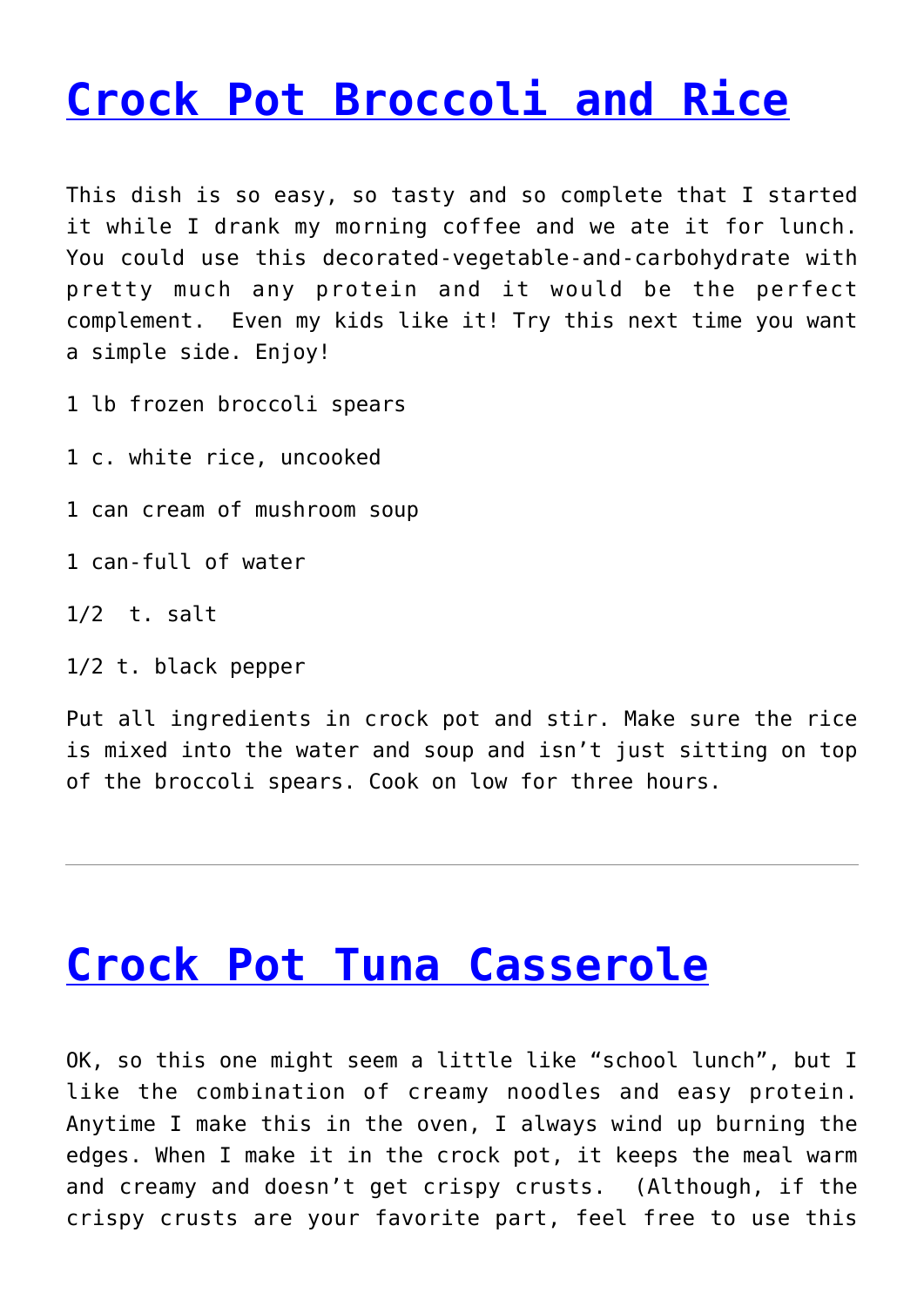recipe and just shove it in the oven for an hour instead.)



One of the things that is really unique about my tuna casserole is that I used diced water chestnuts. I like the surprise burst of these moist, crunchy morsels. They keep to the neutral color of the dish and add a little bit of jazz that is pleasing to the palate. I also suggest using tuna from a foil

packet, not from a can. The canned fish is great for tuna salad, but I like that the foiled fish has better texture and bigger chunks. If you are not a fan of peas, you can try any frozen vegetable– corn, green beans and mixed veggies are good ones to try, too.

One last big difference in my version is that most tuna casseroles call for cheddar cheese and mine adds something extra. While I think melted cheddar cheese adds to the creaminess, I think including something like feta actually gives the whole dish more flavor and an overall better success. With these modifications, we are taking "school lunch" into the adult world. You could serve this to family or friends on real plates.

The only thing that could be better than this tuna casserole would be if the school lunch ladies could be here to serve and clean everything up. Enjoy!

- 1 lb. broad egg noodles, cooked and drained
- 1 6 oz. foil packet of albacore tuna
- 1 can cream of mushroom soup
- 1 c. milk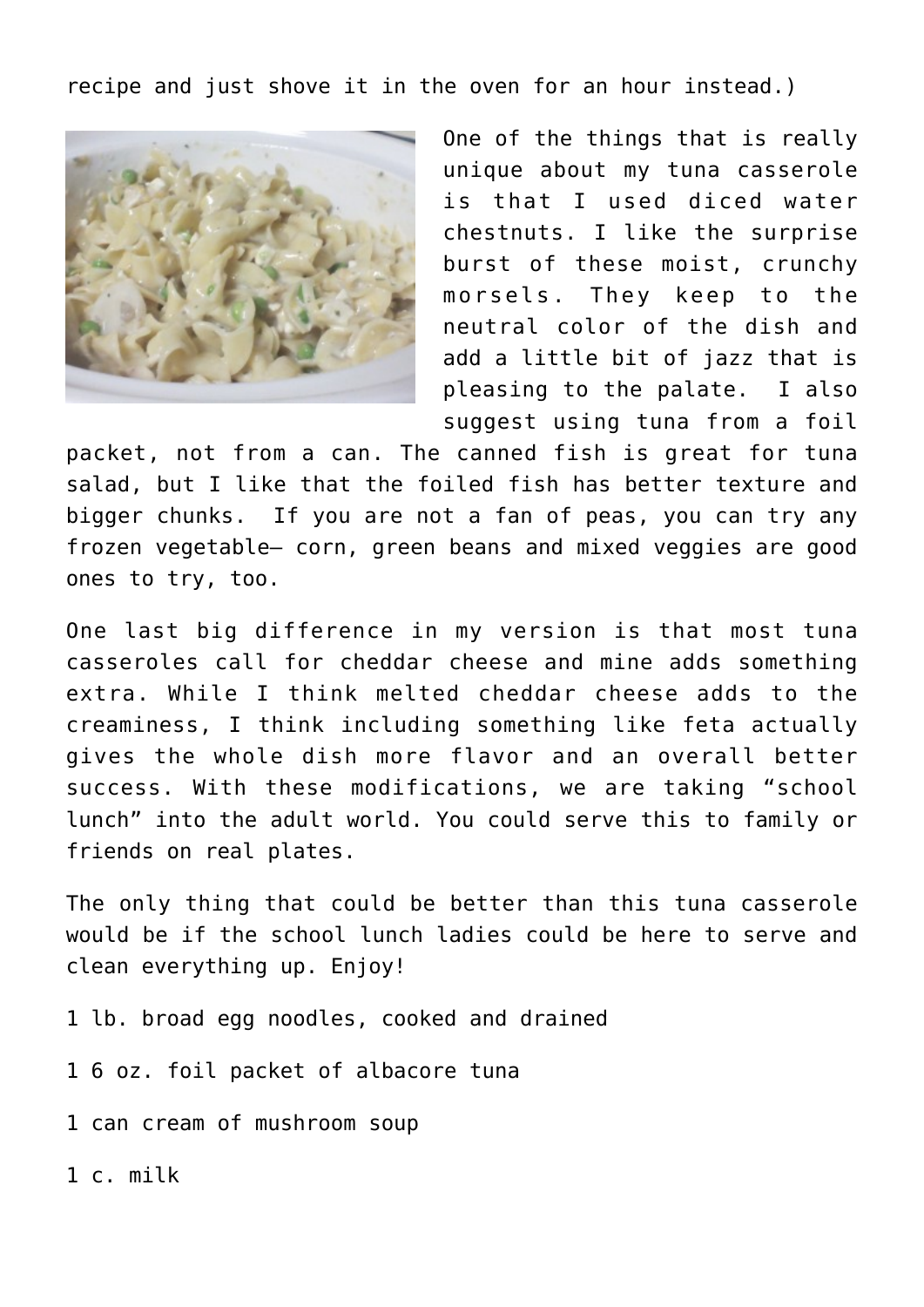8 oz. frozen peas

1 8 oz. can of diced water chestnuts, drained

1 c. crumbled feta cheese

1 c. shredded cheddar cheese

1/2 t. salt

1.2 t. black pepper

1 T. parsley

1/2 t. celery seed

1/4 t. ground mustard

Cook noodles according to directions on package. Combine all ingredients in crock pot and stir until well mixed. Warm on low for 2-3 hours.

#### **[Crock Pot Turkey A La King](https://dinnerisacrock.com/2010/05/24/crock-pot-turkey-a-la-king/)**

Hear ye, hear ye…. thy dinner is potting! Thy royal family shall enjoy a delicious banquet of wild bird prepared in a lavish sauce that is truly fit for a king. Only, I don't have a royal chef, a housekeeping staff, a castle moat or a dragon. I think the term "a la king" actually refers to the "richness" of the sauce on the meat. But instead of doing shredded or cubed chicken, I've decided to continue the royal renaissance theme to the meal and use whole turkey legs instead.

You don't need to be savage in eating the turkey legs, simply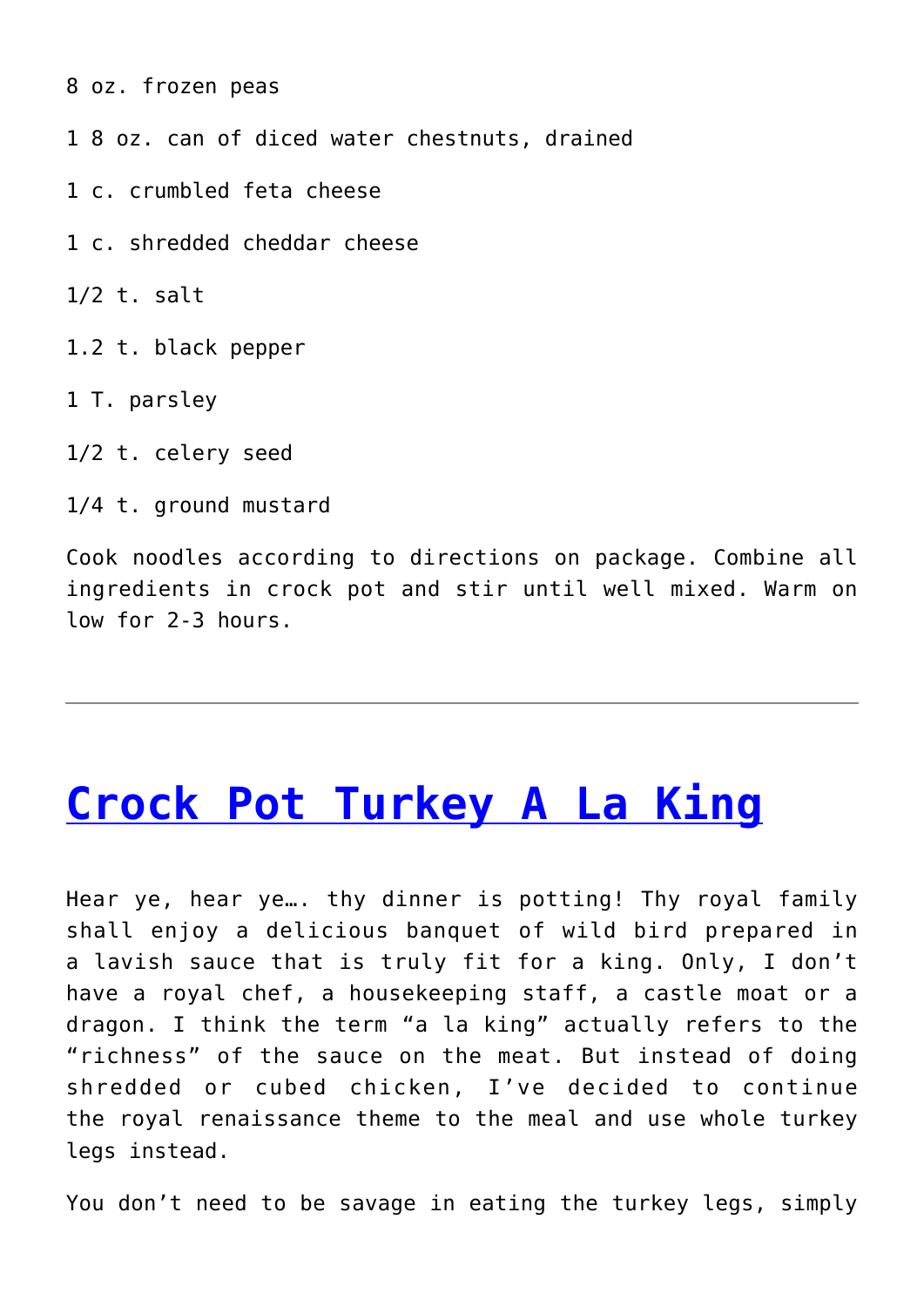serve them over pasta or rice or even biscuits and use a fork and knife instead of your hands. Enjoy this tender meat and please realize that you don't need to be royalty to enjoy a divine meal.

3-4 turkey legs (2-3 lbs)

- 1 can condensed cream of mushroom soup
- 1 can condensed cream of celery soup

1/2 c. milk

3 T. flour

- 1 t. black pepper
- 1 t. paprika
- 1 t. celery seed
- 1 medium onion, diced
- 1 stalks celery, diced
- 1 roasted red pepper, sliced

Place turkey legs in crock pot laying flat (it's best to use an oval shaped crock pot). Add onion and celery. Mix flour, seasonings, milk and soups in a separate bowl and then pour on top of meat and vegetables. Cook on low 6 hours. Add sliced roasted red pepper as garnish when serving.

# **[Crock Pot Green Bean](https://dinnerisacrock.com/2010/02/24/green-bean-casserole/)**